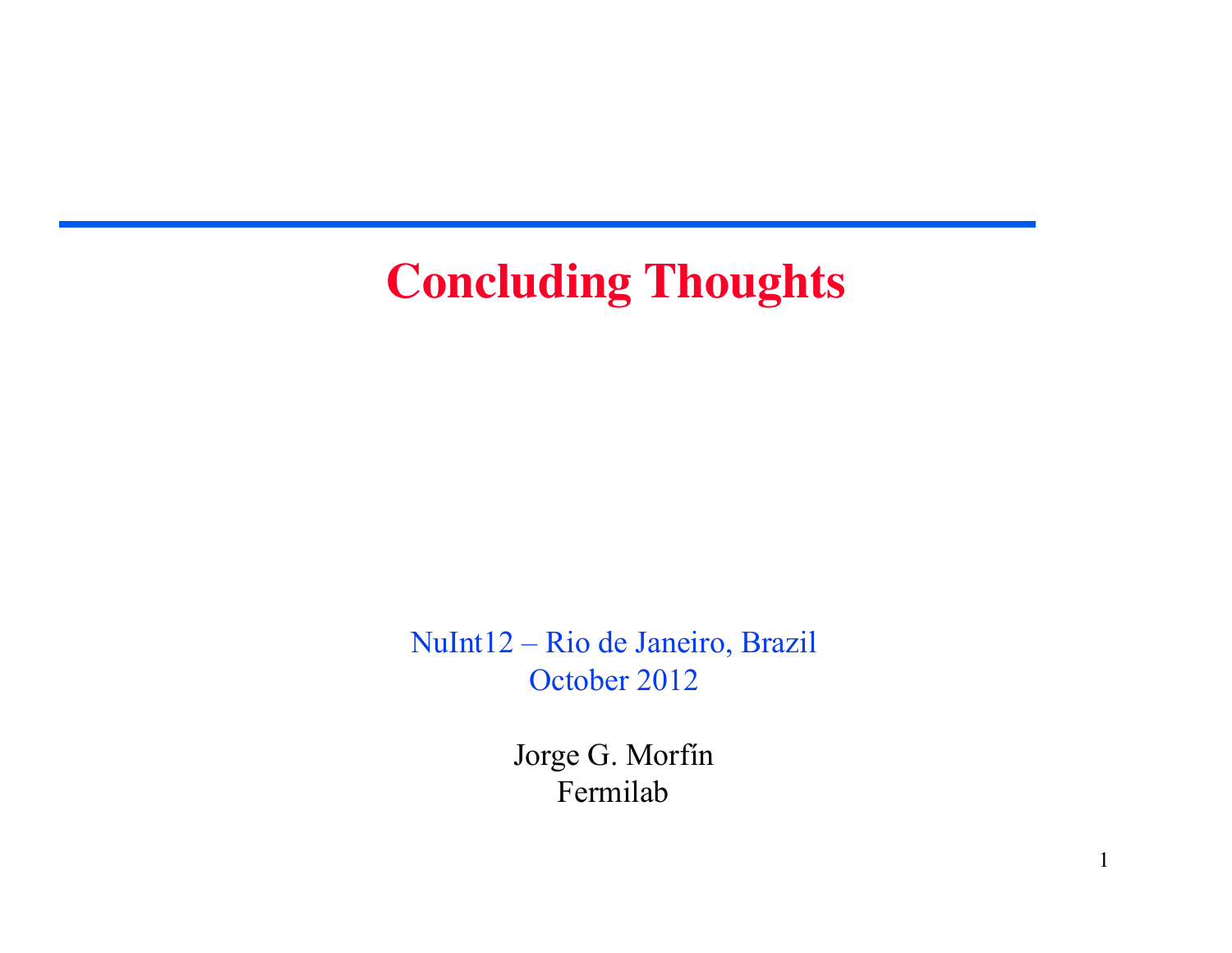## **¡THANK YOU!**

# **HELIO DA MOTTA**

### **Local Organizing Committee**

- **Sonia Ferreira (secretary)**
- **Simone Gomes (assistent secretary)**
- **Joao Carlos Martins Leite (auditorium technician)**
- **Flavia Schaller (bilingual services and photography)**
- **Paulo Cesar Correira (driver)**
- **Thiago Figueiredo Nascimento (driver)**
- **Wallace Silva (META)**
- **Carlos Alberto Ferreira (Air Conditioning)**
- **Sandra Regina de Oliveira (General Services)** 2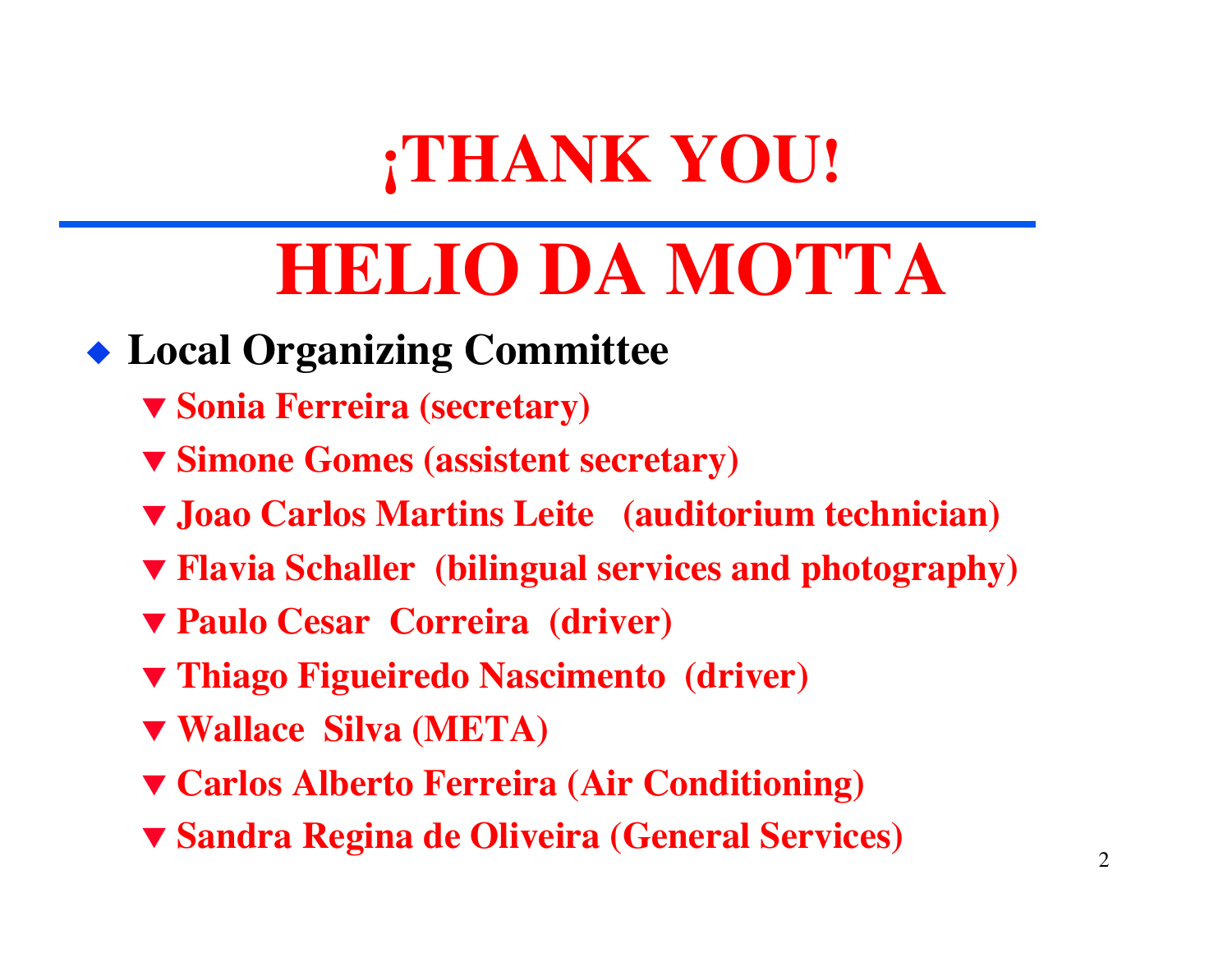### **¡THANK YOU! Scientific Program Committee**

| Alvarez Ruso, L. | Valencia, Spain                | Mosel, U.      | Giessen, Germany        |
|------------------|--------------------------------|----------------|-------------------------|
| Bertou, X.       | <b>CNEA/CONICET, Argentina</b> | da Motta, H.   | CBPF, Brazil            |
| Boyd, S.         | Warwick, UK                    | Murthy, M.V.N. | IMSc, India             |
| Brooks, W.       | USM, Chile                     | Nakaya, T.     | Kyoto, Japan            |
| Cavanna, F.      | L'Aquila, Italy                | Nunokawa, H.   | PUC-Rio, Brazil         |
| Dytman, S.       | Pittsburgh, USA                | Sakuda, M.     | Okayama, Japan          |
| Felix, J.        | Guanajuato, Mexico             | Sanchez, F.    | Barcelona, Spain        |
| Fleming, B.      | Yale, USA                      | Sato, T.       | Osaka, Japan            |
| Gago, A.         | PUCP-Lima, Peru                | Schmitz, D.    | FERMILAB, USA           |
| Gallagher, H.    | Tufts, USA                     | Singh, S.K.    | Srinagar, India         |
| Hayato, Y.       | Kamioka obs. Tokyo, Japan      | Sobczyk, J.    | Wroclaw, Poland         |
| Kordosky, M.     | William and Mary, USA          | Soler, P.      | Glasgow, UK             |
| Kumano, S.       | KEK, Japan                     | Sorel, M.      | Valencia, Spain         |
| Louis, W.        | LANL, USA                      | Suzuki, T.     | Nihon, Japan            |
| McFarland, K.    | Rochester, USA                 | Walter, C.     | Duke, USA               |
| Mondal, N.K.     | TIFR, India                    | Wascko, M.     | <b>Imperial College</b> |
| Morfín, J.       | FERMILAB, USA                  | Zeller, S.     | FERMILAB, USA           |
|                  |                                |                |                         |

Yokoyama, M. Tokyo, Japan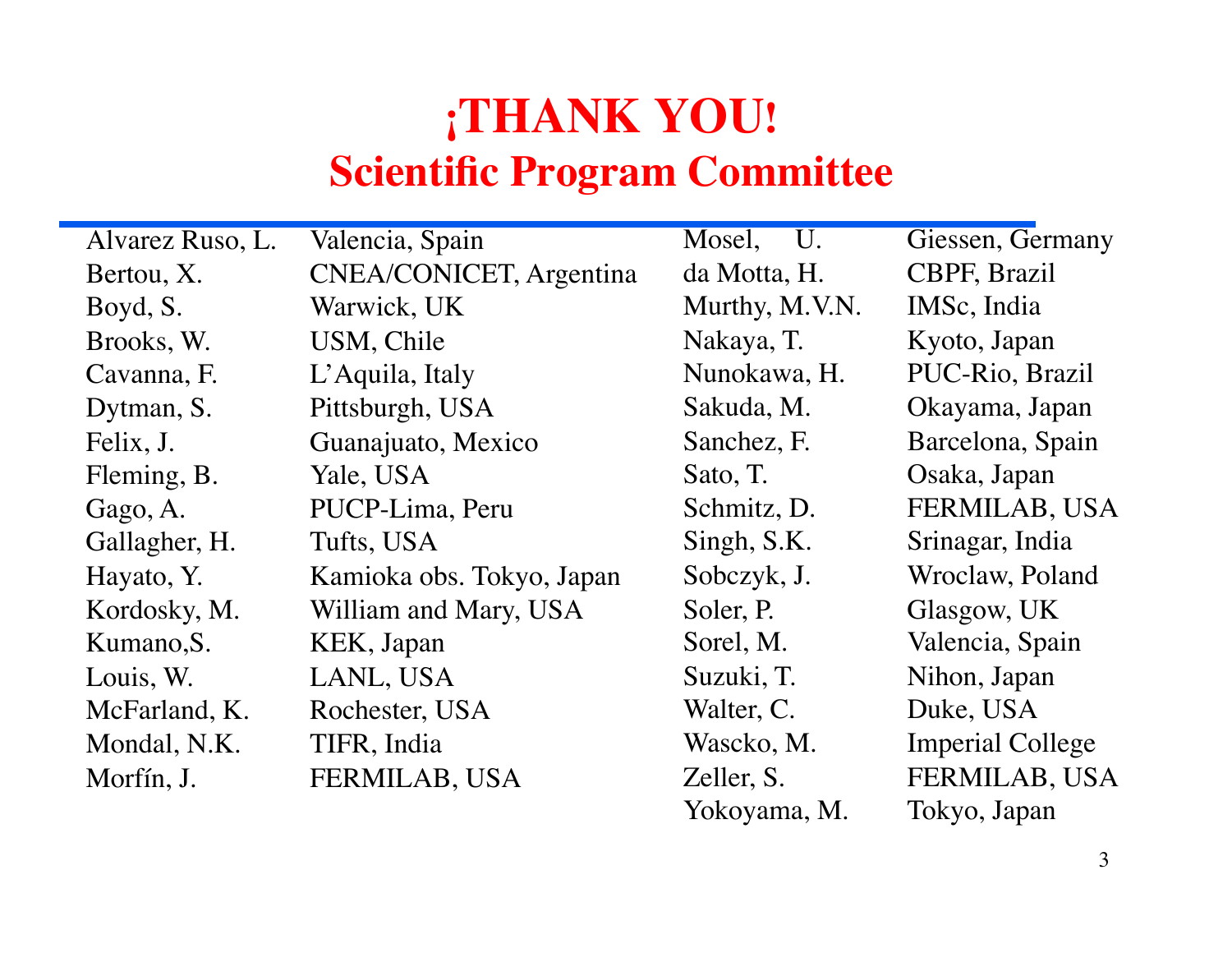### **¡THANK YOU! Session Conveners**

#### **Electron scattering and Meson exchange currents**

**Juan Nieves (Valencia, Spain) Steve Manly (Rochester, USA) Toru Sato (Osaka, Japan)**

### **CC and NC quasi-elastic scattering**

**Kendall Mahn (Triumf, Canada Luis Alvarez Ruso (Valencia, Spain) Laura Fields (Northwestern, USA)**

#### **Pion production and other inelastic processes**

**Michel Sorel (Valencia, Spain) Shri Singh (Srinagar, India) Steve Dytman (Pittsburgh, USA**

#### **Deep and shallow inelastic scattering, quark hadron duality**

**Shunzo Kumano (KEK, japan Heather Ray (USA) Alberto Gago (PUC-Lima, Peru)** 

#### **Systematic effects on CP violation measurements**

**Tsuyoshi Nakaya (Kyoto, Japan) Hiroshi Nunokawa (PUC-Rio, Brazil) Mary Bishai (FNAL, USA Paul Soler (Glasgow, UK)**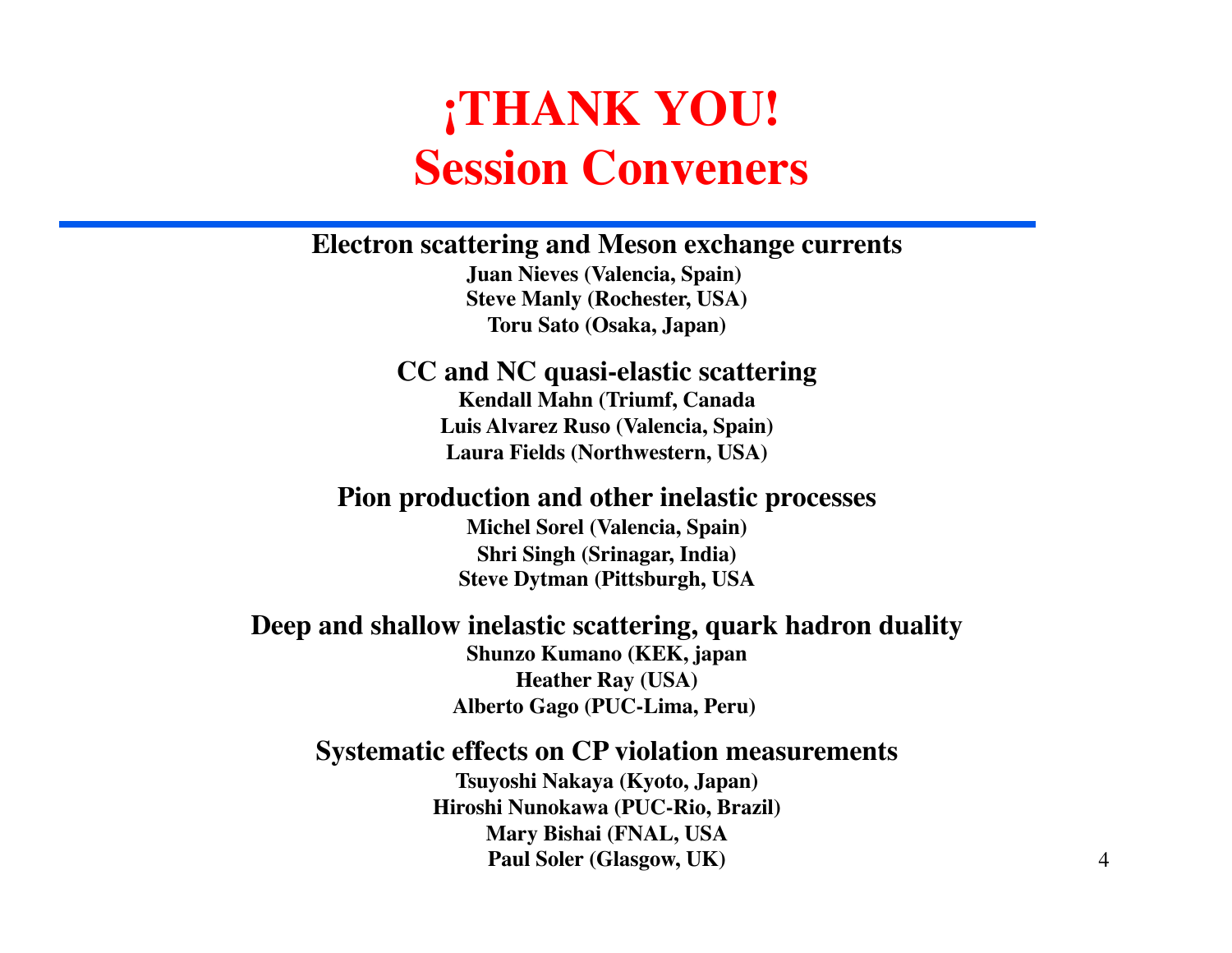### **¡THANK YOU! Session Conveners**

#### **Confronting theory and experiments, event simulators**

**Jan Sobczyk (Wroclaw, Poland) Yoshinari Hayato (Kamioka obs. Tokyo, japan Renata Zukanovich (USP, Brazil) Hugh Gallagher (Tufts, USA)**

#### **Very low energy neutrino interactions**

**Flavio Cavanna (L'Aquila,Italy) Toshio Suzuki (Nihon, Japan) Kate Scholberg (Duke, USA)**

#### **Current and Future experiments**

**Steven Boyd (Warwick, UK) Masashi Yokoyama (Tokyo, Japan Bonnie Fleming (Yale, USA) Morgan Wascko (Imperial College London, UK)** 

#### **Path forward and future prospects**

**Ulrich Mosel (Giessen, Germany) Geralyn Zeller (FERMILAB, USA) Xavier Bertou (CNEA/CONICET, Argentina)**

#### **Poster session**

**Makoto Sakuda (Okayama, Japan) Mike Kordosky (William and Mary, USA)**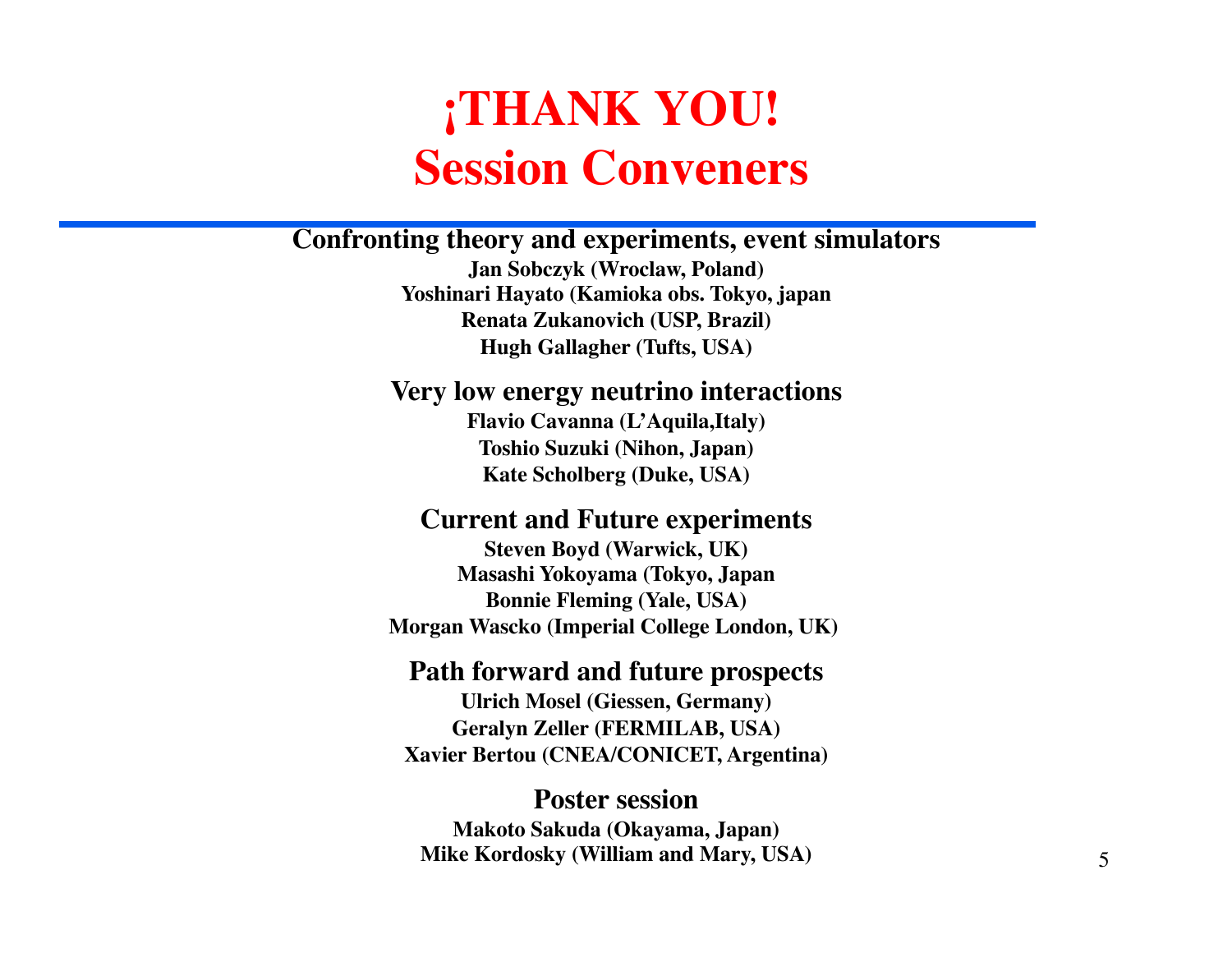### **¡THANK YOU! For Financial Support**











Fundação Carlos Chagas Filho de Amparo à Pesquisa do Estado do Rio de Janeiro

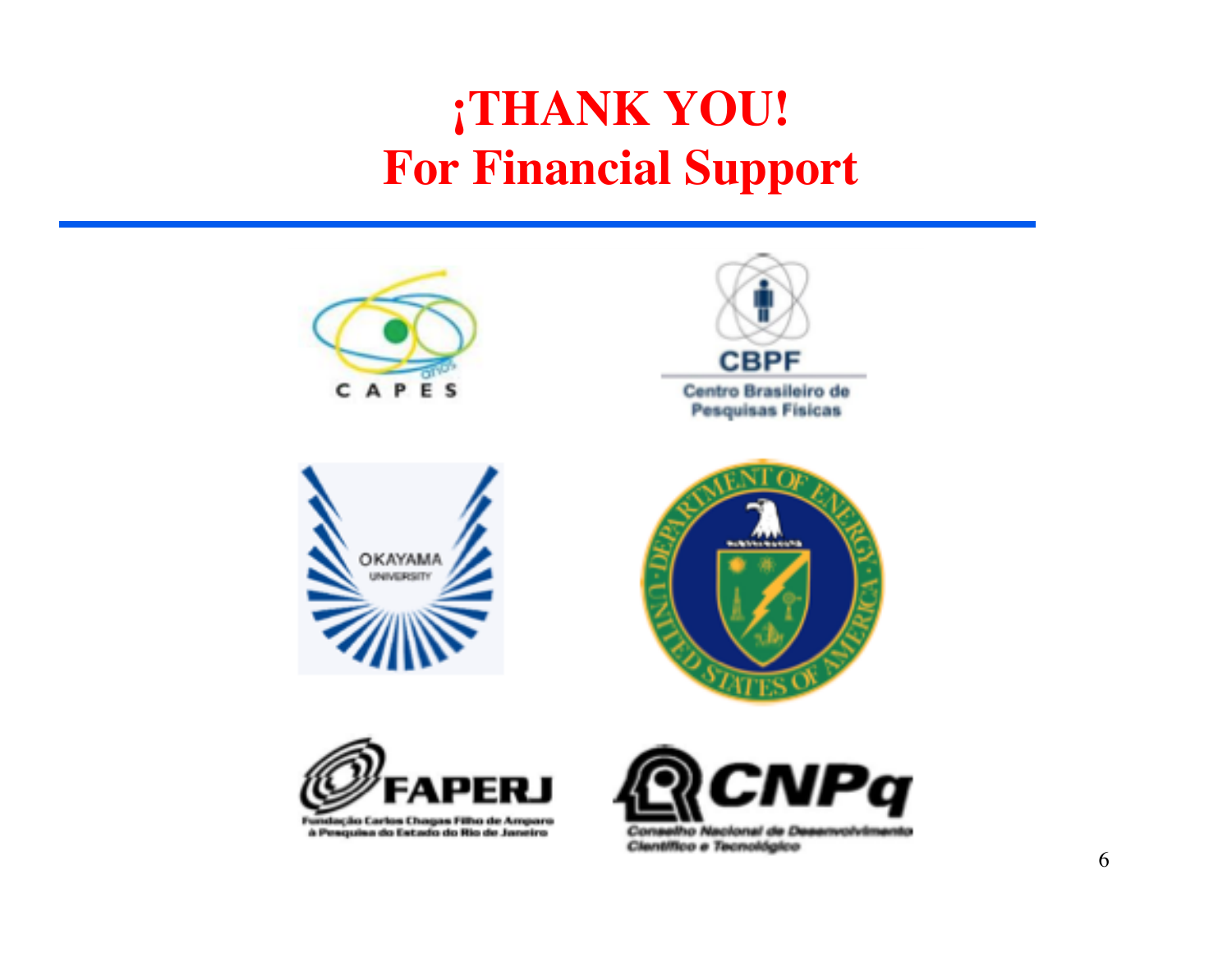### PROCEEDINGS

- Discussing whether to go with on-line version only or once more with a distributed hardcopy.
- ◆ Either way, the page limitations are 5 pages for each presentation and 3 pages for each poster.
- The due date will be February with a goal of releasing the (mildly) edited collection by early April.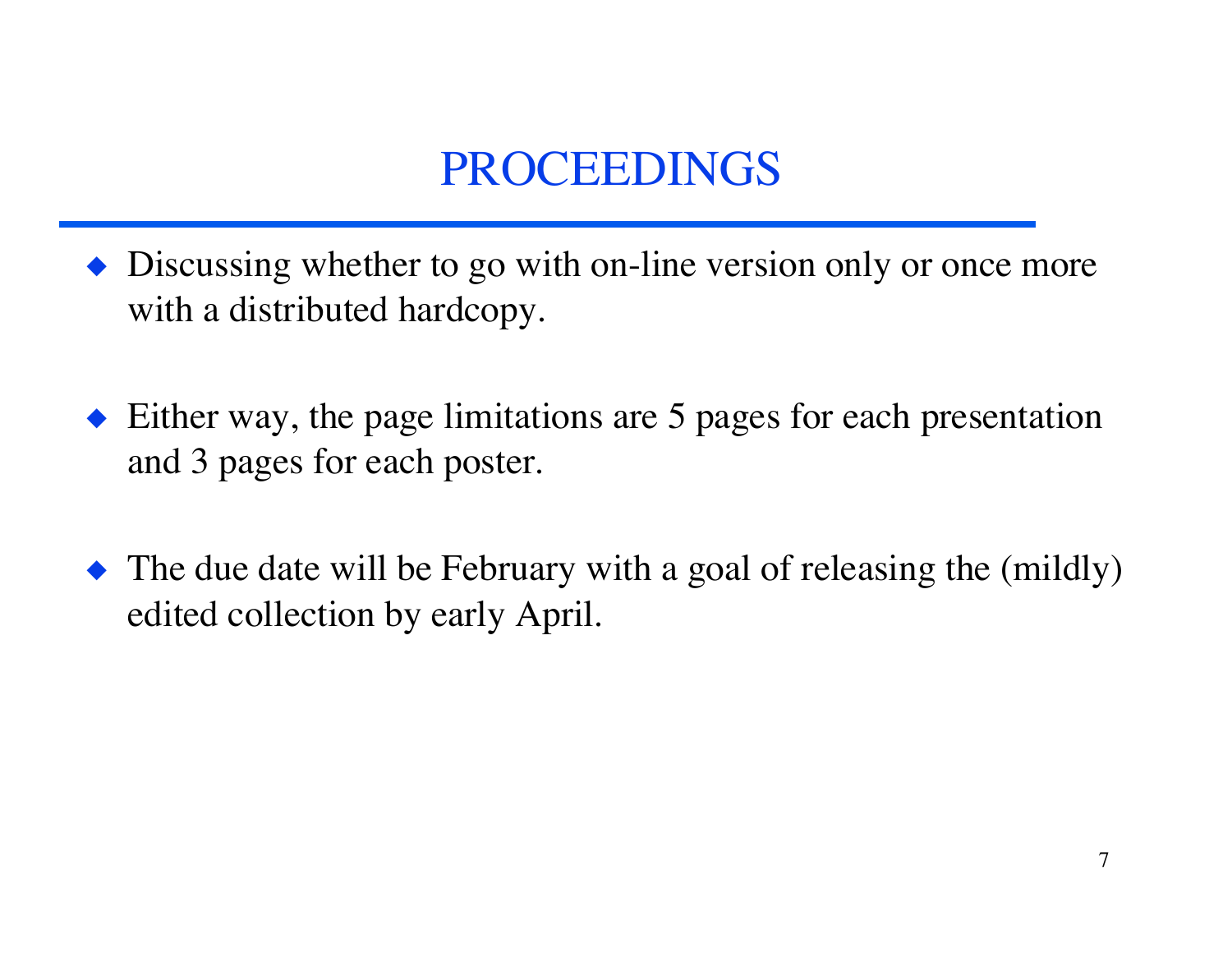### NEXT NuINT WORKSHOP

- The next NuInt workshop will be hosted by Morgan Wascko of Imperial College London
- The exact location is still being investigated. It will possibly take place either at Imperial College or a location outside London.
- The question of when and frequency of NuInts is not yet decided:
	- $\blacktriangledown$  Interaction with NuFact WG2 don't need both every year.
	- $\blacktriangledown$  Conflicts with other conferences/workshops i.e. Snowmass next August.
	- Many experimentalists favor yearly.
	- $\blacktriangledown$  Many theorists prefer the 18 month schedule.
	- All agree a date that minimizes conflicts with classes is preferable.
- $\triangle$  The possibility of viewing the sessions of NuInt via the internet a Helio innovation – has been appreciated by many. We will try to make this a feature of future NuInts as well.